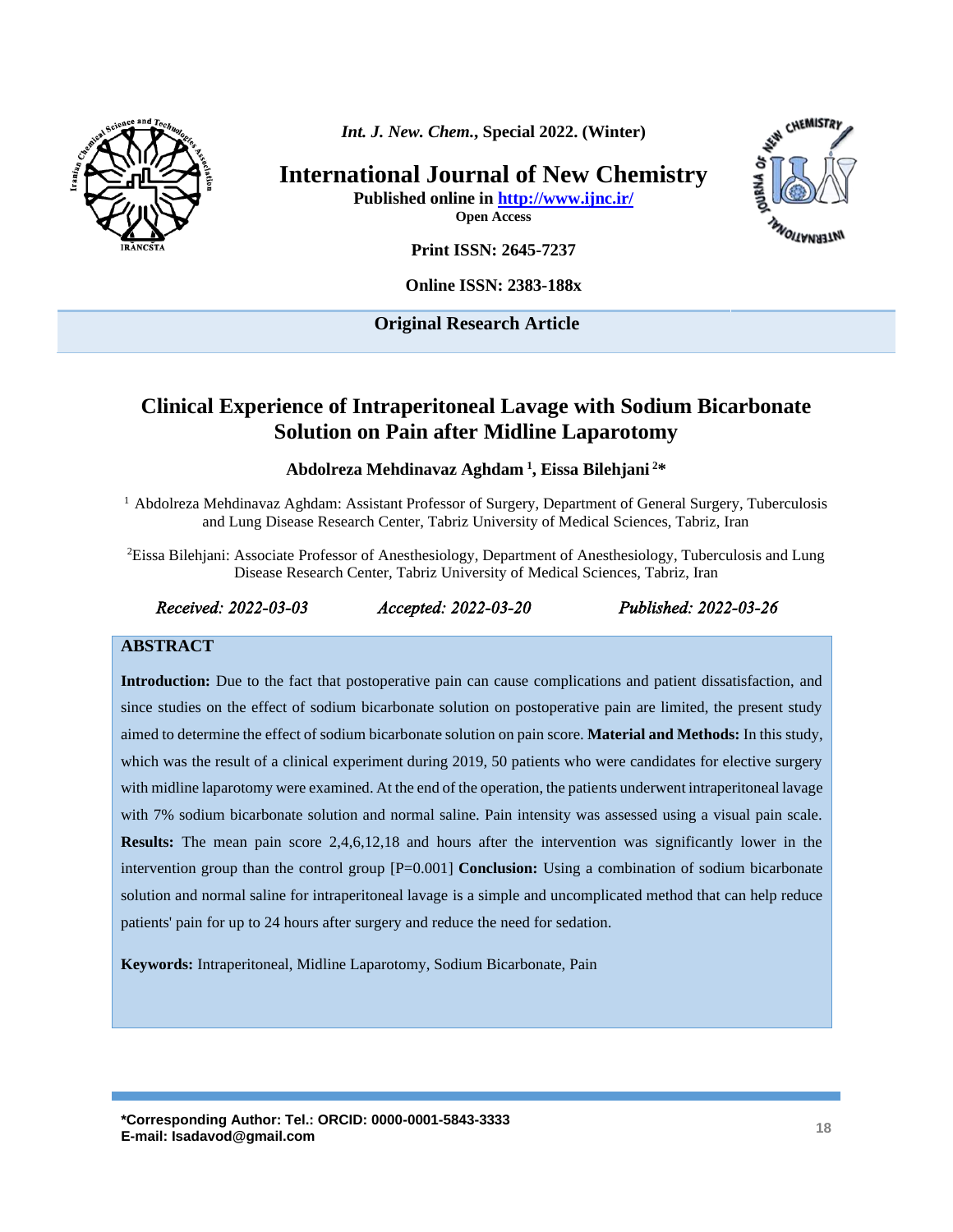## **Introduction**

Surgery causes local tissue damage that results in the release of painful substances such as prostaglandins, histamine, serotonin, bradykinin, acetylcholine, lactic acid, hydrogen ions, potassium, and substance P. This stimulates and increases the sensitivity of pain receptors. Adverse effects of postoperative pain include non-discharge of respiratory secretions, respiratory problems, ileus, and prolonged hospital stay [1-3]. Hypertension and heart rate, myocardial ischemia or cardiac arrhythmias, endocrine disorders, ileus, nausea and vomiting, and deep vein thrombosis are other side effects of postoperative pain. Pain also causes anxiety and discomfort and insomnia and can delay the patient's recovery [4-6]. Proper management of postoperative pain treatment increases patient comfort, facilitates the recovery process, early return of the patient to physical activity, reduction of postoperative mortality, especially in high-risk patients, reduction of surgical complications and reduction of hospital stay [7-9]. However, according to the US National Survey, postoperative pain has remained uncontrolled and pain has not decreased in the last decade [8-10]. Today, the use of appropriate methods to control pain after surgery is a controversial medical topic. None of the pain control methods are without side effects [11]; For example, non-selective nonsteroidal anti-inflammatory drugs [NSAIDs] cause gastrointestinal disorders, platelet dysfunction, and hypovolemic kidney disease. Aspirin and nonsteroidal anti-inflammatory drugs [NSAIDs] reduce the synthesis of prostaglandins and thromboxane by inhibiting cyclooxygenase. The most common methods of pain control, especially in major surgeries, include epidural analgesia, local anesthetics combined with opioids, and intravenous opioid injections [12-14]. The main cause of pain in patients after surgery is pain following incision. Surgical incision increases lactate concentration and decreases pH in skin and muscle, which causes ischemia and subsequent pain [14]. As sodium bicarbonate solution creates an alkaline environment, it prevents acidosis and improves environmental parameters, which can lead to the removal of waste products, inflammatory tissues, and pain relief after surgery [15-17]. Due to the fact that postoperative pain can cause complications and patient dissatisfaction, and since studies on the effect of sodium bicarbonate solution on postoperative pain are limited, the present study aimed to determine the effect of sodium bicarbonate solution on pain score.

### **Material and Methods**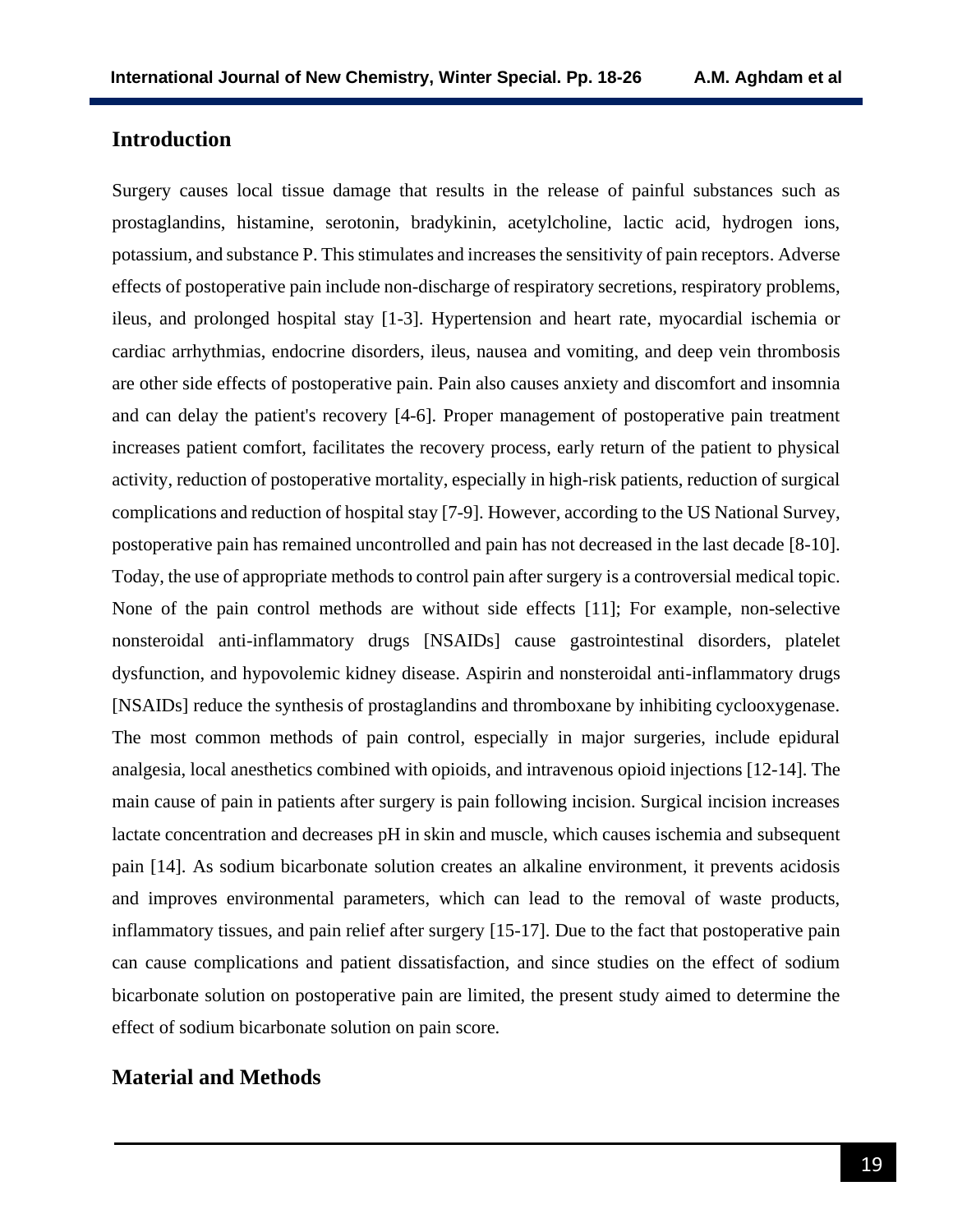**Study design:** The present study is a kind of clinical experience obtained from operating room operating on laparotomy patients, which was performed on 50 patients undergoing elective surgery with midline laparotomy at Imam Reza Medical Center [Tabriz Medical Sciences] in 2019.

## **Inclusion / Exclusion Criteria:**

Inclusion criteria included being 18 to 60 years old, elective surgery with midline abdominal laparotomy, and duration of surgery between 1 and 4 hours. Exclusion criteria included decreased level of consciousness, heart problems [heart failure, ischemic diseases], hemodynamic disorders, liver, kidney and lung diseases, electrolyte disorders, mental disorders, patients with acute problems and undergoing emergency surgery and addiction.

# **Methodology**

Patients were divided into two groups of 25 using the tenth random block method. Patients in the intervention group underwent intraperitoneal lavage with 7% sodium bicarbonate solution and normal saline. Considering that the maximum peritoneal absorption of this solution is 30%, the sodium bicarbonate solution was calculated with a dose of 2 mA / kg and a maximum dose of 80 mA / kg. Then diluted with one liter of normal saline and used for 2 to 5 minutes to wash the abdomen and after 5 minutes the fluid was sucked. The control group was washed intraperitoneally with normal saline solution alone. At the end of the treatment, arterial blood samples were taken from the patients and in case of any disorder, the necessary treatment was performed and repeated every 20 minutes until the patient normalized. After transferring patients to the ward, patients' pain intensity was recorded 12 and 24 hours after surgery. Data collection tools were patient demographic questionnaire and Visual Analog Scale [VAS]. On this scale, pain size is measured from zero to 10. To control postoperative pain, 30 mg ampoules of ketorolac and 25 mg ampoules of pethidine were injected into all patients every 8 hours for 24 hours. If patients' pain is not relieved, analgesia is added whenever necessary.

# **Ethical considerations**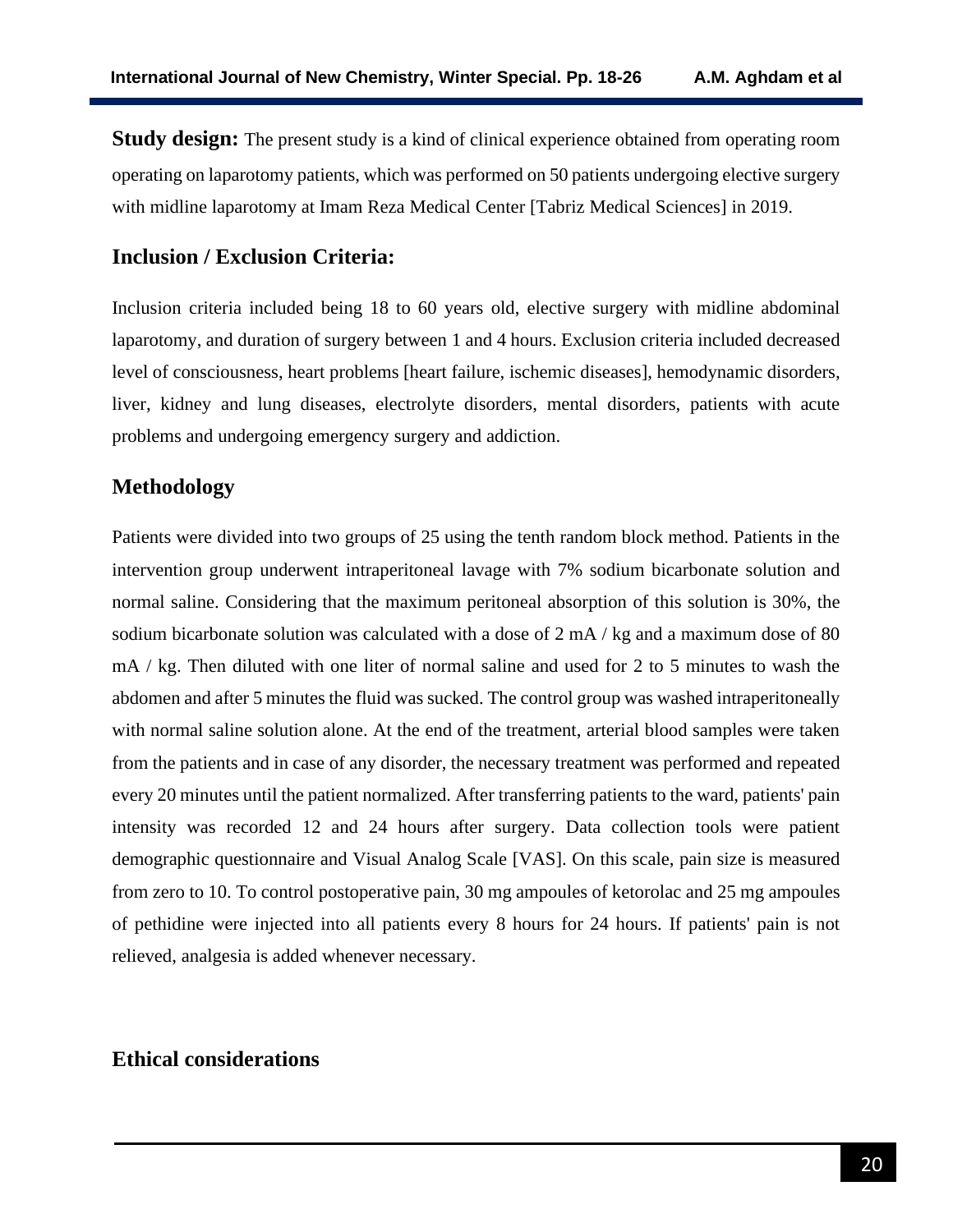This study is the result of a research project approved by the ethics committee of Tabriz University of Medical Sciences under the number IR.TBZMED.REC.1398.278; Consent was obtained from all patients and after signing the consent, they entered the study; None of the participants were charged for participating in the study, and the project was conducted free of charge to manage their pain.

*Statistical analysis:* Finally, the obtained data were analyzed using SPSS software version 16. Descriptive and analytical data were analyzed and research variables were analyzed using Chisquare, Student t and Mann-Whitney tests. Significance level in this study was considered 0.05.

#### **Results**

Based on the findings of the present study, the age of patients in the control and intervention groups with the type of treatment used was not statistically significant  $[P=0.47]$ . Also, there was no difference between the two groups in terms of gender [P=0.61]. About 12 patients had colon cancer and 9 had small bowel cancer. The mean pain score 12 hours after the intervention in the intervention and control groups was  $6.1 \pm 1.4$  and  $7.5 \pm 1.4$ , respectively. The mean pain score 12 hours after the intervention was significantly lower in the intervention group than the control group [P=0.001]. Also, the mean pain scores of patients in the intervention and control groups, 24 hours after the intervention, were  $2.2\pm1.2$  and  $3.6\pm1.7$ , respectively. The mean pain score 24 hours after the intervention was significantly lower in the intervention group than the control group  $[P=0.001]$ . In order to better control pain, all patients were injected with 30 mg ampoules of ketorolac and 25 mg ampoules of pethidine every 8 hours for 24 hours. In the control group, due to the severity of pain, 2 patients [8%] also received morphine in addition to the above analgesics. Comparison of complications after using the intervention in patients Based on the findings, there was no statistically significant difference between patients in the control and intervention groups in terms of complications.

**Table 1:** Comparison of mean pain scores of patients in the intervention and control groups after the intervention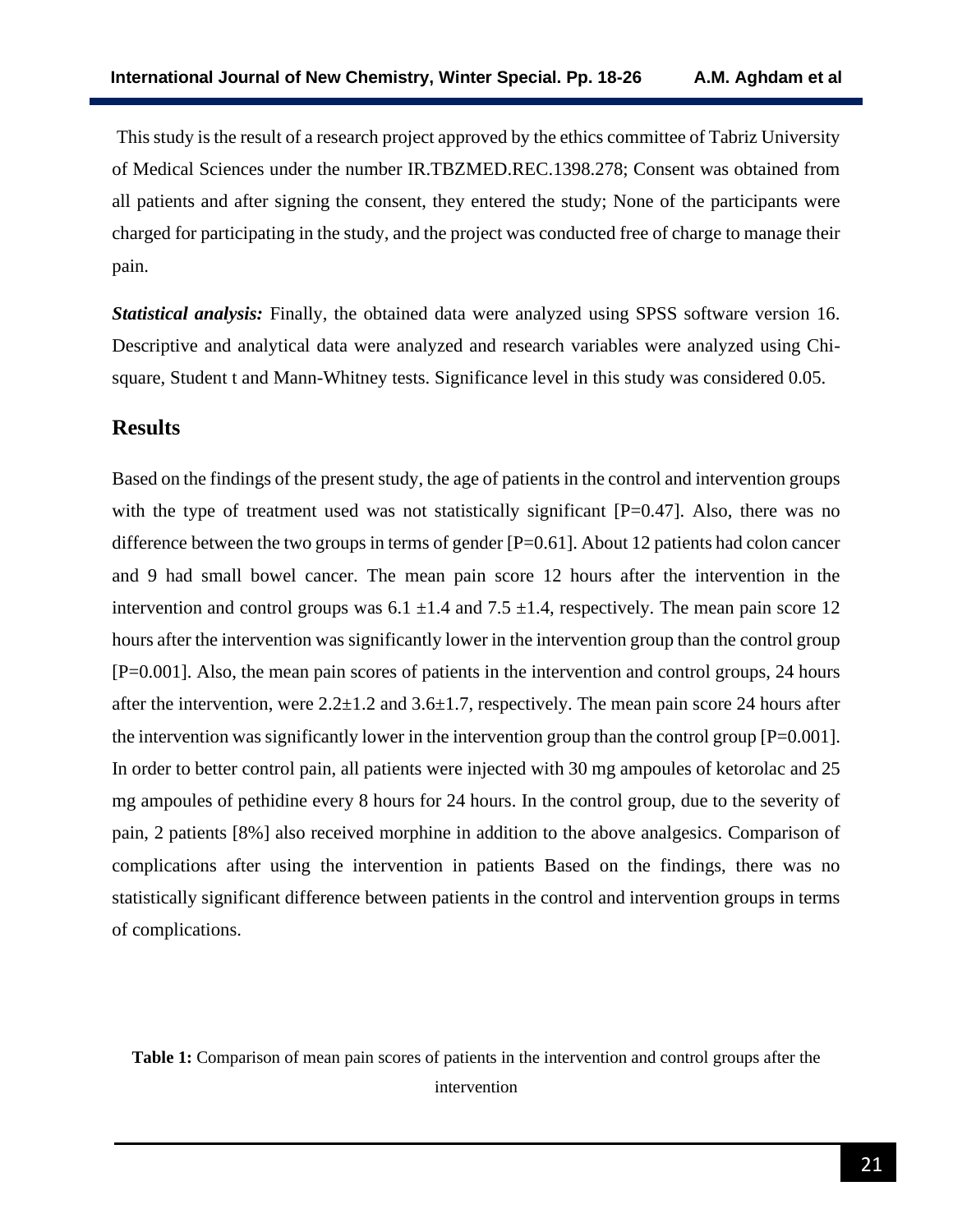| <b>Variable</b>                | Groups [N=50]         |                  | <b>P</b> Value |
|--------------------------------|-----------------------|------------------|----------------|
|                                | Intervention $[N=25]$ | Control $[N=25]$ |                |
| Pain in 2 hours after surgery  | $8.2 \pm 1.4$         | $9.3 \pm 1.2$    | 0.001          |
| Pain in 4 hours after surgery  | $7.3 \pm 1.4$         | $8.6 \pm 1.9$    | 0.001          |
| Pain in 6 hours after surgery  | $6.5 \pm 1.3$         | $7.6 \pm 1.3$    | 0.001          |
| Pain in 12 hours after surgery | $6.1 \pm 1.7$         | $7.56 \pm 1.4$   | 0.001          |
| Pain in 18 hours after surgery | $3.4 \pm 1.2$         | $5.2 \pm 1.6$    | 0.001          |
| Pain in 24 hours after surgery | $2.20 \pm 1.2$        | $3.6 \pm 1.7$    | 0.001          |

### **Discussion**

Based on the findings of the present study, the mean pain scores 12 and 24 hours after the intervention were significantly lower in the intervention group than the control group. Limited studies have been performed on the effect of peritoneal lavage of the surgical site with a combination of sodium bicarbonate and normal saline. / 0], duration of washing, intervention method [bicarbonate alone or in combination with normal saline and lidocaine], type of surgery and method of administration [washing or injection] are observed [18-20]. Despite the increasing advances in abdominal surgery, postoperative pain is still a serious problem. Typically, the pain increases during the first hour after surgery and gradually decreases after 48 to 72 hours. Also, after surgery, acute pain leads to sodium and water retention, increased free fatty acids, body ketones, and lactate, which can lead to high blood pressure, myocardial ischemia, and impaired wound healing [ 21-23]. There are several methods that can be used to reduce postoperative pain in patients. In their study, the researchers showed that the use of sodium bicarbonate after laparoscopic cholecystectomy reduces pain in these patients. In general, sodium bicarbonate simultaneously neutralizes the acidic effect of the peritoneal cavity environment and causes damage to the gallbladder nerve, which reduces postoperative pain [24-26]. Another study at Yamaguchi University in Japan used 7% sodium bicarbonate solution to reduce pain and flush the peritoneal cavity [27-29]. The results of this study showed that sodium bicarbonate solution is effective in reducing pain if used in an amount of more than half a liter for more than 5 minutes [30]. In another study, the effect of intra-articular injection of sodium bicarbonate with 1 dose of calcium gluconate [SBCG1] with 2 doses of calcium gluconate [SBCG2] on reducing osteoarthritis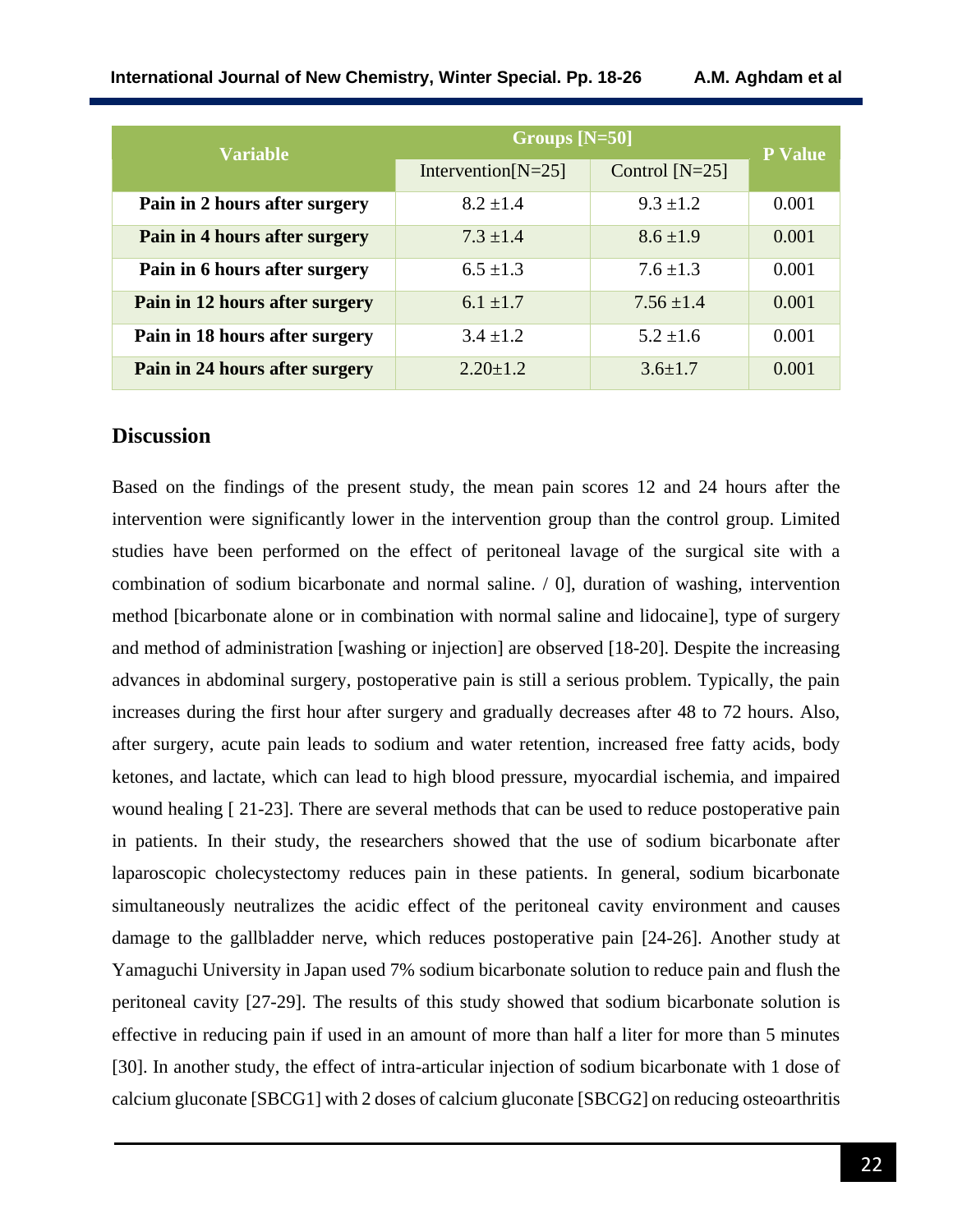pain in the knee was investigated. According to the findings, the pain in the first and second groups decreased by 80 and 82%, respectively, during the year [31]. The researchers found that sodium bicarbonate and lidocaine resulted in longer lasting and more effective analgesia than lidocaine alone in patients. In other similar studies, severe postoperative pain relief has been reported as a result of rinsing the diaphragm with sodium bicarbonate solution and normal saline. The researchers concluded that one of the possible mechanisms for the positive effect of intraperitoneal lavage in reducing post-laparoscopic pain is due to the improved discharge of carbon dioxide remaining from the peritoneal cavity, especially below the diaphragm area [3]. The main cause of pain in operated patients is pain following incision. Postoperative pain due to ischemia is caused by an increase in lactate concentration and a decrease in pH in the skin and muscles. Sodium bicarbonate solution creates an alkaline environment and prevents acidosis. Sodium bicarbonate solution, on the other hand, improves environmental parameters including increased phagocytic activity of peritoneal macrophages, followed by inflammation, reduced accumulation of glycosylation products, and better preservation and uniformity of mesothelial cells, which reduces pain [32]. Various studies have shown that sodium bicarbonate solution is a good mucolytic for peritoneal lavage, which reduces pain due to this property and the removal of waste products and inflammatory tissues. The results obtained from the present study show that the pain score in patients undergoing intraperitoneal lavage with sodium bicarbonate solution and normal saline is lower than those in the control group. Also, in the control group, two people needed additional narcotics due to the severity of the pain, while the intervention group did not need more painkillers, which indicates that the frequency of infection complications and the need for additional narcotics in the intervention group was lower than the control group. Was; But there was no statistically significant difference between the two groups in terms of the frequency of drug use and the incidence of complications [15]. One of the important problems in the field of public health is research on postoperative pain, its mechanism and risk factors. Improving postoperative pain increases the patient's comfort, facilitates recovery and early return of the patient to physical activity, reduces the rate of postoperative mortality, especially in high-risk patients, improves the surgical outcome and reduces the length of hospital stay. There are several ways to control postoperative pain [16]; These include the use of sedatives, anesthetics, systemic narcotics, and nonsteroidal anti-inflammatory drugs. On the other hand, the use of sedatives and anesthetics may lead to environmental and central allergies in patients. Nowadays, using new methods of creating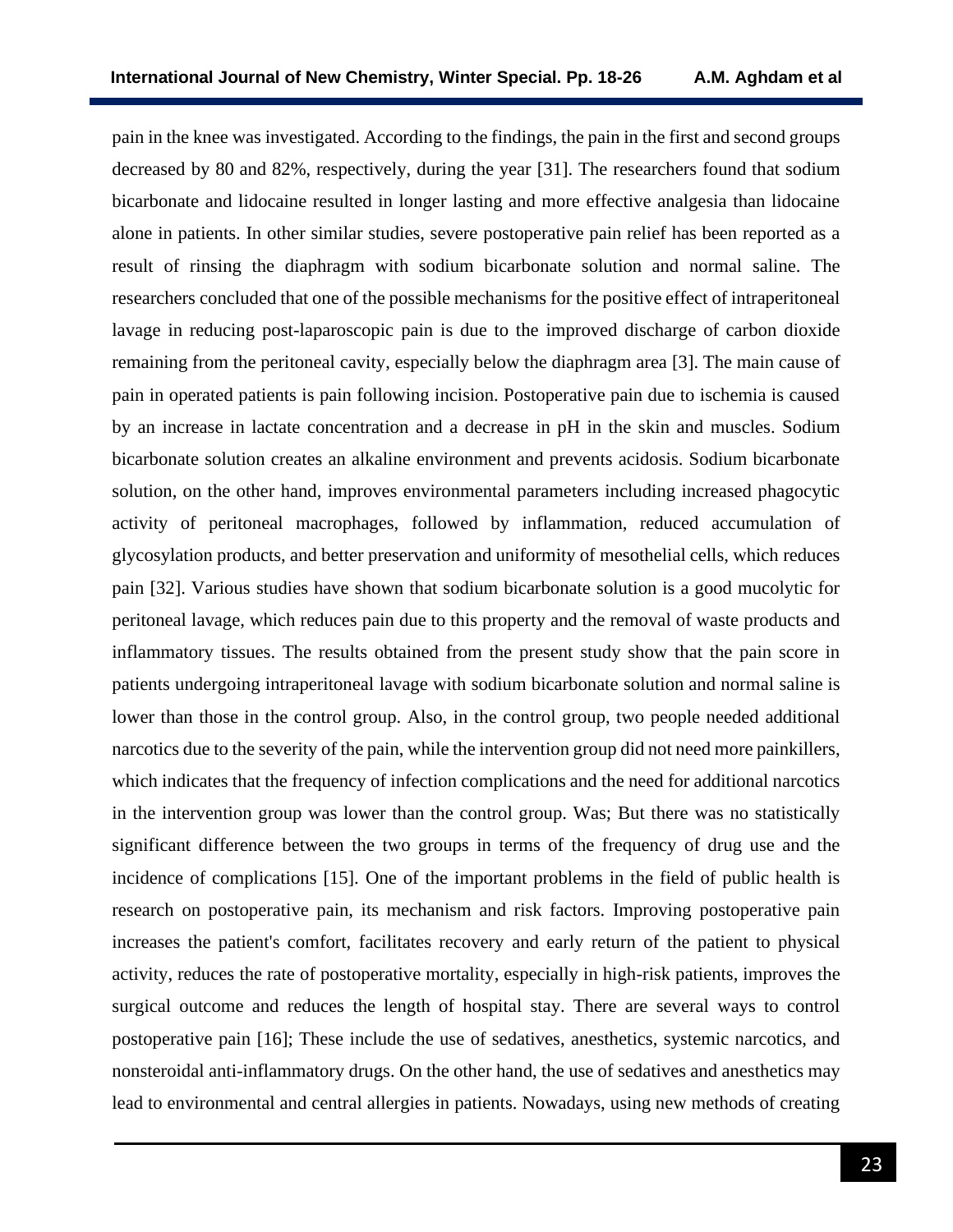analgesia independently or in a complementary way can reduce some of the problems of patients and public health professionals. Reducing the frequency and severity of preoperative pain and minimizing its effect after surgery, especially in persistent and progressive pain, may require a multifaceted approach; For example, if possible, use surgical techniques that cause less tissue damage, nerve damage and inflammation. In addition, identifying patients who are prone to pain during or after surgery, during preoperative visits, can be helpful in considering measures to reduce surgical stress [17].

## **Concussion**

Using a combination of sodium bicarbonate solution and normal saline for intraperitoneal lavage is a simple and uncomplicated method that can help reduce patients' pain for up to 24 hours after surgery and reduce the need for sedation.

# **References**

- 1. M. Mitchell, J Clin Nurs. 12:806 (2003)
- 2. P. Persson, K. Wijma, M. Hammar, P. Kjølhede, BJOG. 113:1023 (2006)
- 3. M. Fathi, SM. Alavi, M. Joudi, M. Joudi, H. Mahdikhani, R. Ferasatkish, et al. Iran J Psychiatry Behav Sci. 8:90 (2014)
- 4. P. Hepp, C. Hagenbeck, B. Burghardt, B. Jaeger, OI. Wolf, T. Fehm, et al. BMC Pregnancy Childbirth. 16:113 (2016)
- 5. P. Persson, P. Kjølhede, Eur J Obstet Gynecol Reprod Biol. 140:108 (2008)
- 6. M. Darwish, E. Atlantis, T. Mohamed-Taysir, Eur J Obstet Gynecol Reprod Biol. 174:5 (2014)
- 7. R. Cooper, G. Mishra, R. Hardy, D. Kuh, J Affect Disord. 115:122 (2009)
- 8. SH. Faiz, P. Rahimzadeh, F. Imani, A. Bakhtiari, Korean J Anaesth., 65:293 (2013)
- 9. A. Fathi, R. Giti, M. Farzin, Annals of Dental Specialty., 6:338 (2018)
- 10. A. Fathi, M. Farzin, R. Giti, MH. Kalantari, The Journal of prosthetic dentistry., 122:565 (2019)
- 11. E. Ghasemi, AH. Fathi, S. Parvizinia, Journal of Iranian Dental Association., 31:169 (2019)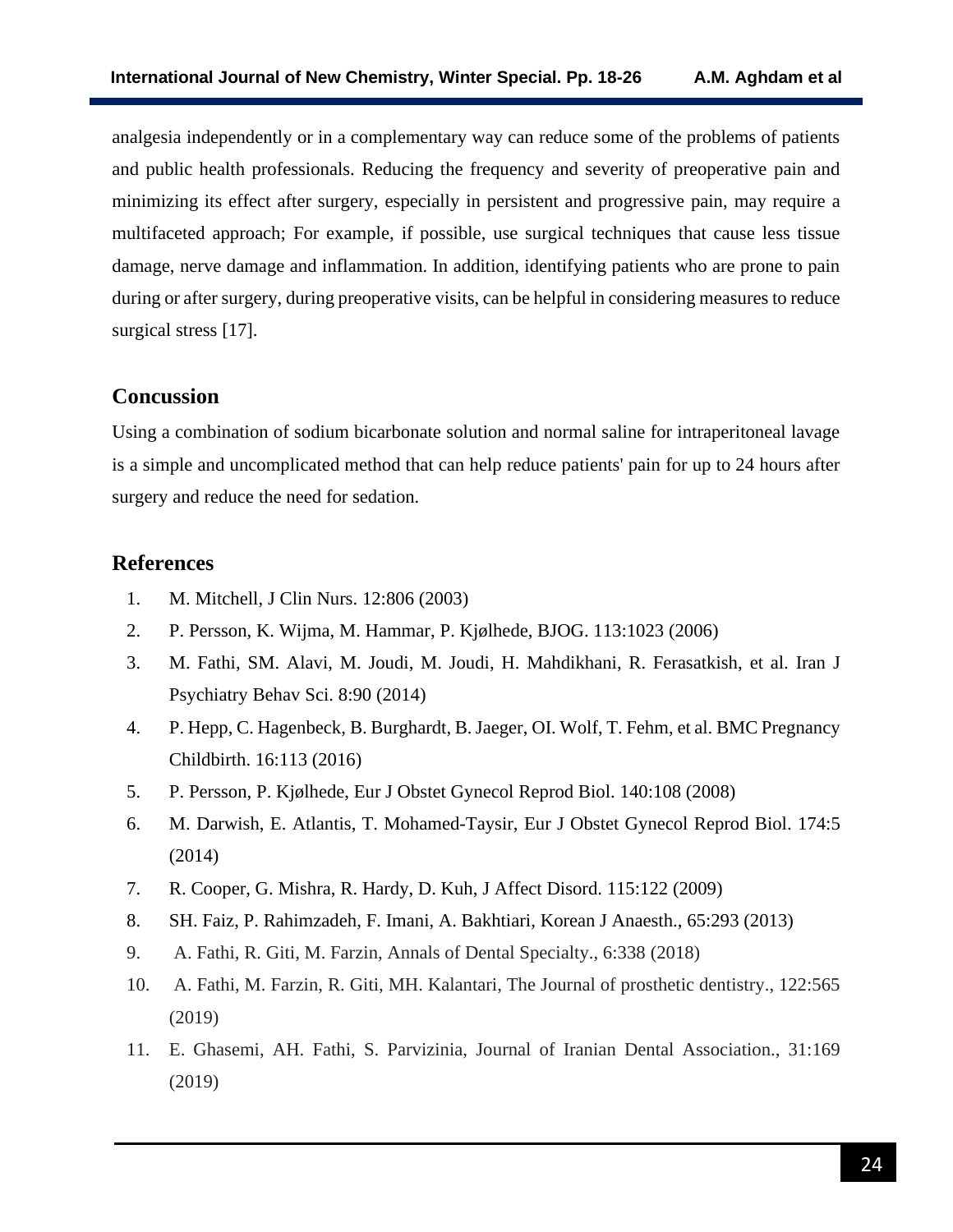- 12. R. Monirifard, M. Abolhasani, B. Tahani, A. Fathi, A. Choobdaran., Journal of Iranian Dental Association., 31:182 (2019)
- 13. M. Abolhasani, P. Givehchian, A. Fathi, S. Goudarzi., Journal of Iranian Dental Association., 33:17 (2021)
- 14. M. Ebadian, A. Fathi, S. Khodadad, International Journal of Dentistry., 2021:1 (2021)
- 15. M. Ebadian, A. Fathi, M. Savoj, International Journal of Dentistry., 2021:1 (2021)
- 16. B. Barakati, R. Khodadadi, P. Asadi, A. Fathi, Turkish Onilne Journal of Qualitative Inquiry., 12:11401 (2021)
- 17. SM. Monajem Zade, M. Elyaskhil, A. Fathi, SM. Asadinejad, Turkish Online Journal of Qualitative Inquiry., 12:5715 (2021)
- 18. AH. Ashtiani, N. Mardasi, A. Fathi, The Journal of Prosthetic Dentistry., 126:803 (2021)
- 19. TS. Kundra, G. Kuthiala, A. Shrivastava, P. Kaur, Saudi J Anaesth., 11:2 (2017)
- 20. P. Kranke, LH. Eberhart, N. Roewer, MR. Tramèr, Paediatr Drugs. 5:373 (2003)
- 21. C. Lamontagne, S. Lesage, E. Villeneuve, E. Lidzborski, A. Derstenfeld, C. Crochetière, Can J Anesth/J Can Anesth., 66:762 (2019)
	- 22. S. Khosravaniardakani, Int J Med Invest  $11:1$  (2022)
	- 23. S. Khosravani, F. Handjani, R. Alimohammadi, N. Saki, International Scholarly Research Notices. 2017 (2017)
	- 24. M. Faramarzi, M. Tale, S. Khosravaniardakani, S. Roosta, A. Faramarzi, Iranian Journal of Otorhinolaryngology  $33:143$  (2021)
	- 25. S. Khosravaniardakani S. Int J Med Invest 11:1 (2022)
- 26. A. Samimi, A. Bagheri, S. Dokhani, S. Azizkhani, E. Godini, International Journal of Basic & Applied Sciences 2:291 (2013)
- 27. AM. Fard, MM. Fard, Eurasian Journal of Science and Technology, 2:14 (2022)
- 28. S. Saedi, A. Saedi, MM. Ghaemi, M. Milani Fard, Eurasian Journal of Science and Technology, 2:233 (2022)
- 29. R. Alimoradzadeh, MA. Abbasi, F. Zabihi, H. Mirmiranpour, Iranian Journal of Ageing, 15:524 (2021)
- 30. F.E. Sadr, Z. Abadi, N.E. Sadr, M.M. Fard, Annals of the Romanian Society for Cell Biology, 25: 6839 (2021)